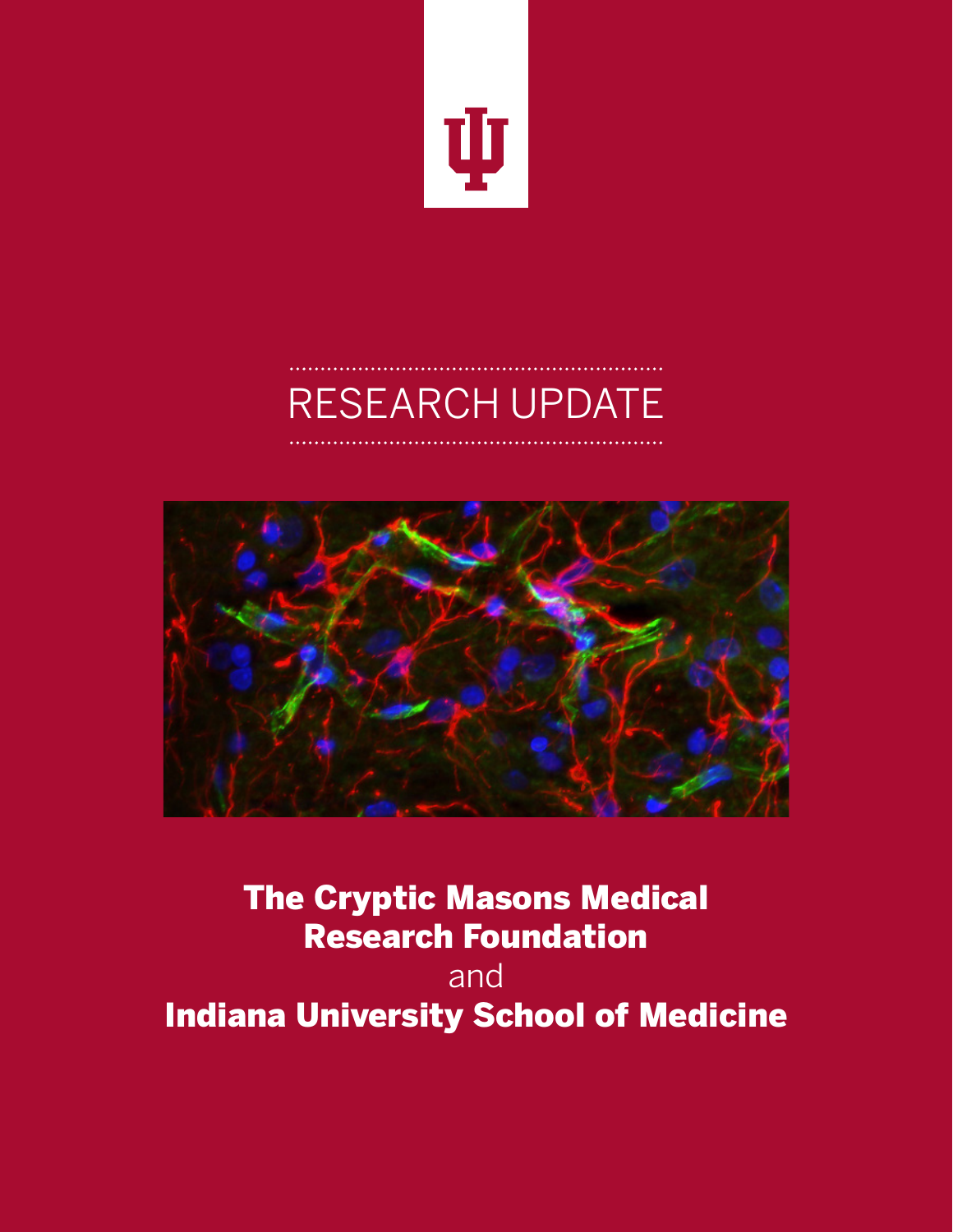## THE CRYPTIC MASONS MEDICAL RESEARCH FOUNDATION AND INDIANA UNIVERSITY RESEARCH UPDATE

The vascular system helps support our entire body, carrying blood, oxygen, and nutrients through a seemingly endless network of veins, arteries, and capillaries. If the vascular system of an adult human was laid out end to end it would stretch over 60,000 miles, enough to wrap around the world—twice.

Given that reach, it's no surprise that when it begins to fail, many areas of the body are affected. Research at IU School of Medicine, led by Dr. Michael Murphy, uses adult stems cells to develop new treatments for patients suffering from vascular related diseases.

Thanks to support from the Cryptic Masons, IU School of Medicine can study these incredibly useful cells, which are found throughout the body, including bone marrow, fat tissue, and the vascular system itself. They are a key part of how our bodies heal. Dr. Murphy and his team, created five clinical trials to test adult stem cell therapies in patients. Three were first-of-their-kind in the nation.

Our Vascular Research Consortium believes the next decade will bring a cure for aortic aneurysms and leg amputations in patients with diabetes. This is our "Moon Shot." And we need the continued support of the Masons.

#### Cryptic Masons Support:

- Gets discoveries from the lab to patients in 12 months, compared to five years in programs without CMMRF support.
- Provides funding to demonstrate to the U.S. Food and Drug Administration that cell therapy is safe in animal models.
- Provides funding to demonstrate that cell therapy may have a beneficial effect in patients by creating clinically relevant animal models of disease.

#### GETTING A LEG UP ON PERIPHERAL ARTERIAL DISEASE

Peripheral arterial disease (PAD) afflicts over 8 million Americans and is as common as coronary artery disease. PAD is a result of hardening of the arteries of the legs due to atherosclerosis. It limits blood flow to the muscles and skin of the legs. Patients with claudication have inadequate blood flow to supply oxygen to exercising muscles, limiting the patient's ability to work or walk moderate distances. Patients with critical limb threatening ischemia (CLTI) have such a severe blood flow reduction they have foot pain, even at rest.

Eventually they develop gangrene. In the U.S., over 53,000 leg amputations are performed each year for complications related to CLTI, with diabetics and minorities at highest risk. Amputation is the sixth most costly operation, a \$10.6 billion expense to our health care system.

**Thanks to the generous support of the Cryptic Masons,** we have completed the Phase III MOBILE (Marrowstim Treatment of Limb Ischemia in Subjects with Severe Peripheral Arterial Disease) Trial. A landmark study, it was the first Phase III clinical trial in stem cell therapy to reach completion in the U.S. This achievement was possible because support from the Masons created the highly skilled team and support network at IU, which serves as national leaders of the study. The results of the MOBILE Trial clearly demonstrated a significant reduction in leg amputations for patients with CLTI, diabetics and non-diabetics with rest pain, and nondiabetics with gangrene. **This is a breakthrough for a condition which previously had no treatment.**

Using a diabetic mouse model with CLTI created at IU, Dr. Steven Miller discovered that mesenchymal stem cells grow in clusters called spheroids that can regenerate skeletal muscle. We have also found that those mice, treated with these spheroids, have complete return of



muscle and limb function—a discovery that could lead to a clinical trial. With support from the Cryptic Masons Medical Research Foundation, we recently purchased the Buchi Encapsulator, a device which encapsulates cells and protects them from being cleared by the recipient's immune system. A recent paper in Nature Medicine showed that encapsulated human islet cells, injected into a diabetic mouse, survived 175 days and controlled the mouse's blood sugar. We plan to use this shield for our MSC spheroids. If the cells survive longer, they may be more effective in restoring blood flow to the leg and promote wound healing. Importantly, the Buchi Encapsulator is a sterile system and can be used in future human clinical trials.



Buchi Encapsulator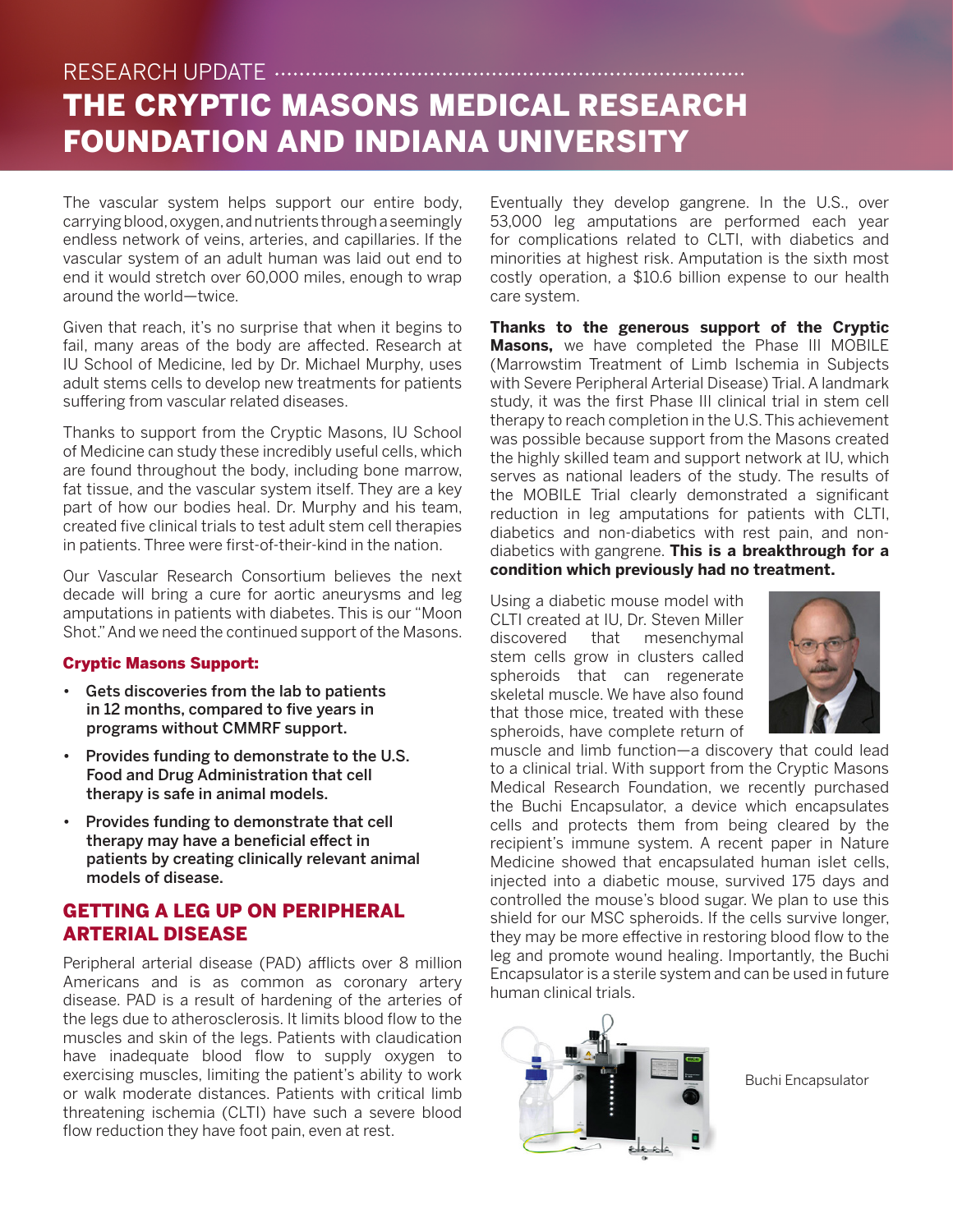#### MEET DR. MURPHY

Dr. Mike Murphy leads the vascular research team at IU. He holds the Cryptic Masons Chair in Vascular Research.



- Columbia University, B.S. in Biochemistry 1985
- Columbia University Medical School 1989
- Harvard Medical School, Surgery Training
- Research Fellowship at Harvard Medical School
- Duke University, Vascular Surgery Training
- Faculty Position at Harvard Medical School and then Indiana University School of Medicine 2005

Dr. Murphy was on faculty at Duke University in 2003 when he felt the call to respond to the critical shortage of surgeons in Iraq. At 42, he joined the Army Reserves and was deployed to Iraq. Following heavy fighting at the Second Battle of Fallujah, he oversaw "Damage Control Surgery" at the 31st Combat Support Hospital. Dr. Murphy helped dramatically reduce deaths from combat injuries. He was awarded an Army Commendation Medal, a Meritorious Service Medal, and a Bronze Star.



#### PREVENTING AORTIC ANEURYSM RUPTURE WITH STEM CELLS

Abdominal Aortic Aneurysms (AAA) are a pathologic dilatation of the aorta, the main blood vessel from the heart. If untreated, this leads to aortic rupture and death. AAA is the 13th leading cause of death in the U.S. Approximately 200,000 new cases are diagnosed each year. Its incidence is probably higher as it has no symptoms until rupture. For patients who rupture, half die before reaching the hospital, and half of those die

after emergency surgery. AAA has a 70% mortality rate. Surgical repair is indicated only when the AAA grows to a diameter of 5.5 cm. Thus, many patients with smaller AAA's must wait years before repair and describe it as having a ticking time bomb. There are NO current medical strategies to prevent or suppress AAA expansion and rupture.

Our team is near the completion of a Phase I clinical trial in which we are treating patients with a small AAA with intra-venous infusions of mesenchymal stem cells from a healthy young donor. Preliminary results show a significant reduction of inflammatory cells related to AAA development and a significant increase in regulatory T cells that suppress inflammation. We have shown that these stem cells decreased inflammation in the aorta and prevent AAA from enlarging.

#### HELPING FAILING HEARTS WITH STEM CELLS

Through the Cardiovascular Cell Therapy Research Network, a consortium of seven U.S. centers with expertise in stem cell research, our team participated in two clinical trials—SENECA and CONCERT-HF.

The SENECA study was a Phase I trial involving 60 patients with heart failure following chemotherapy treatment. Besides killing cancer, chemotherapy also kills heart muscle. Patients who survive cancer may end up with heart failure. SENECA assessed the effects of mesenchymal stem cells injected into the heart muscle of these patients. The study found that stem cells improved all seven measures of heart function. A larger, more definitive trial is planned.

The CONCERT-HF trial is assessing the ability of stem cells to improve heart function in patients with heart failure after a heart attack. Patients underwent a biopsy of their heart muscle and a bone marrow aspiration. The samples were sent to the University of Miami, where stems cells called c-kit positive cells were grown from the heart muscle and mesenchymal stem cells were grown from the bone marrow. The cells were sent back to the medical center and the combination of c-kit and MSCs were injected into the heart muscle. We will meet later this year to review the results of this study.

We are collaborating with Meijing Wang, PhD, in cardiothoracic surgery. Using our 3D bioprinter, we are creating scaffolds onto which heart cells can be implanted. This "beating" scaffold can be used to surgically replace parts of the heart damaged by a heart attack.